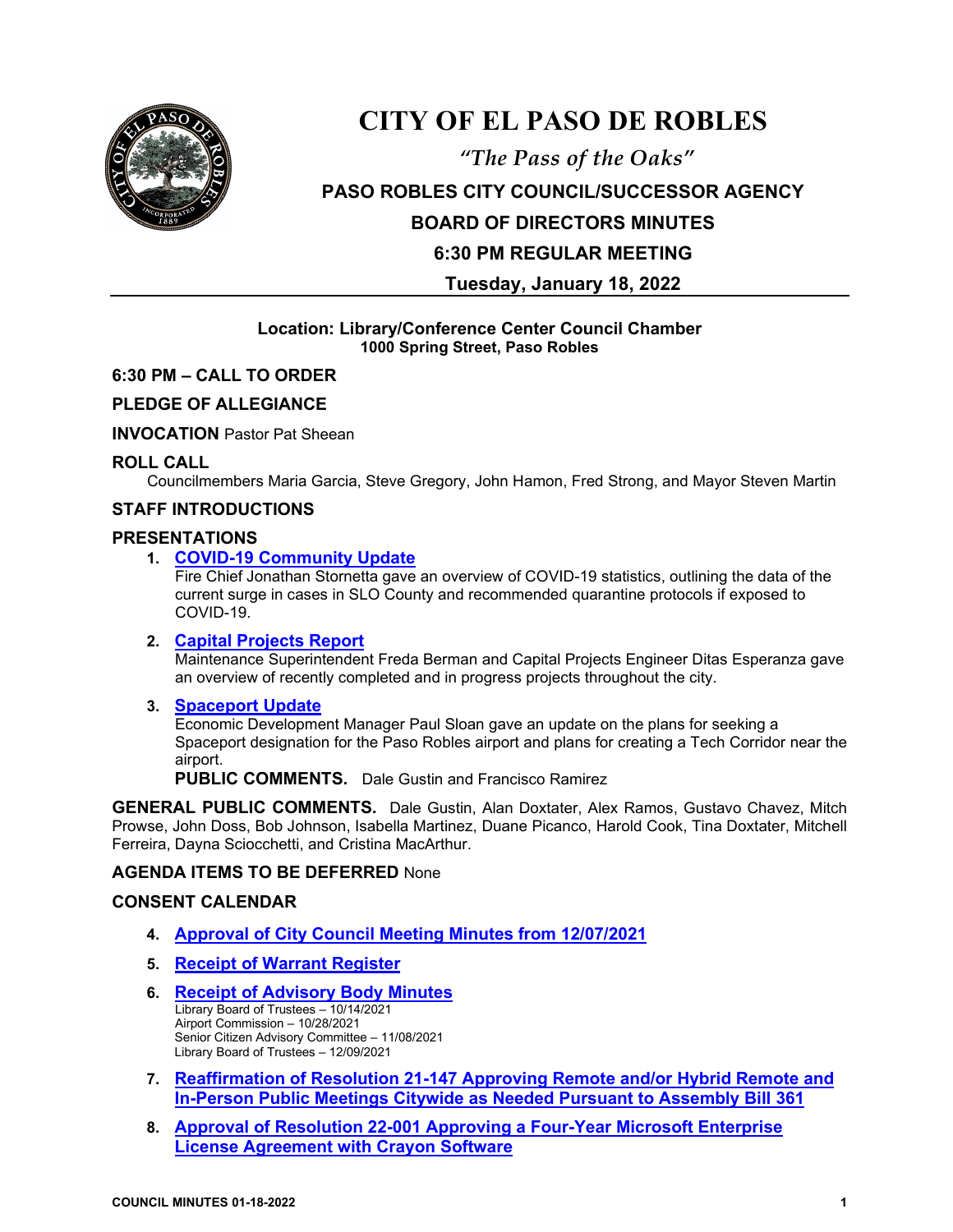- **9. [Second Reading and Adoption of Ordinance No. 1117 of the City Council of the](https://www.prcity.com/DocumentCenter/View/33030/January-18-2022-City-Council-Agenda-Item-09-PDF)  [City of El Paso de Robles Amending Section 2.40.030B of the City's Municipal](https://www.prcity.com/DocumentCenter/View/33030/January-18-2022-City-Council-Agenda-Item-09-PDF)  [Code \(City Council Compensation\)](https://www.prcity.com/DocumentCenter/View/33030/January-18-2022-City-Council-Agenda-Item-09-PDF)**
- **10. [Receipt of Annual Development Impact Fee Report for FY 2020-21](https://www.prcity.com/DocumentCenter/View/33031/January-18-2022-City-Council-Agenda-Item-10-PDF)**
- **11. Approval of Resolution 22-002 Approving [Supplemental Transportation Impact](https://www.prcity.com/DocumentCenter/View/33009/January-18-2022-City-Council-Agenda-Item-11-PDF)  [Guidelines](https://www.prcity.com/DocumentCenter/View/33009/January-18-2022-City-Council-Agenda-Item-11-PDF)**
- **12. [Approval of Second Amendment to the Boy's School Reuse Project Traffic Impact](https://www.prcity.com/DocumentCenter/View/33010/January-18-2022-City-Council-Agenda-Item-12-PDF)  [Study](https://www.prcity.com/DocumentCenter/View/33010/January-18-2022-City-Council-Agenda-Item-12-PDF)**

Item 12 pulled from consent by Dale Gustin

- **13. [Second Reading and Adoption of Ordinance No. 1115 Establishing Tattoo Parlors](https://www.prcity.com/DocumentCenter/View/33011/January-18-2022-City-Council-Agenda-Item-13-PDF)  [as an Authorized Use in the Commercial/Light Industrial \(C-3\) and Riverside](https://www.prcity.com/DocumentCenter/View/33011/January-18-2022-City-Council-Agenda-Item-13-PDF)  [Corridor Zones within the City and Associated Clarifying Zoning Code Updates](https://www.prcity.com/DocumentCenter/View/33011/January-18-2022-City-Council-Agenda-Item-13-PDF)**
- **14. [Approval of Resolution](https://www.prcity.com/DocumentCenter/View/33012/January-18-2022-City-Council-Agenda-Item-14-PDF) 22-003 Approving the Addition of Arborist Andrew [Johnson to the City's ISA Certified Arborist List](https://www.prcity.com/DocumentCenter/View/33012/January-18-2022-City-Council-Agenda-Item-14-PDF)**
- **15. [Approval of Resolution 22-004 Approving Oak Tree Removal Permit 21-22 –](https://www.prcity.com/DocumentCenter/View/33013/January-18-2022-City-Council-Agenda-Item-15-PDF) [Removal of One Valley Oak Tree near 1925 Union Road / APN 025-402-024](https://www.prcity.com/DocumentCenter/View/33013/January-18-2022-City-Council-Agenda-Item-15-PDF)**
- **16. [Approval of Resolution 22-005 Approving Contract for Union Road Safety Training](https://www.prcity.com/DocumentCenter/View/33014/January-18-2022-City-Council-Agenda-Item-16-PDF)  Center Phase 2 – [Fire Station No. 3 Construction Management Services](https://www.prcity.com/DocumentCenter/View/33014/January-18-2022-City-Council-Agenda-Item-16-PDF)**
- **17. Approval of Resolution 22-006 Approving [Purchase of Water Department Service](https://www.prcity.com/DocumentCenter/View/33015/January-18-2022-City-Council-Agenda-Item-17-PDF)  [Truck](https://www.prcity.com/DocumentCenter/View/33015/January-18-2022-City-Council-Agenda-Item-17-PDF)**
- **18. [Approval of the Application and Execution of a Grant Agreement with the](https://www.prcity.com/DocumentCenter/View/33016/January-18-2022-City-Council-Agenda-Item-18-PDF)  [California Department of Water Resources](https://www.prcity.com/DocumentCenter/View/33016/January-18-2022-City-Council-Agenda-Item-18-PDF)** Item 18 pulled from consent by Councilmember Hamon

## **PUBLIC COMMENTS.** Dale Gustin

**CONSENT CALENDAR ROLL CALL VOTE:** Motioned by Councilmember Gregory, seconded by Councilmember Strong, and passed unanimously to approved items 4-11 and 13- 17.

**AYES:** Gregory, Strong, Garcia, Hamon, Martin

**REPORT ON ITEMS APPROVED ON CONSENT.** City Manager Ty Lewis provided a brief explanation of the items approved on the consent agenda.

## **RECESS CITY COUNCIL AND CONVENE AS THE CITY OF PASO ROBLES SUCCESSOR AGENCY BOARD OF DIRECTORS**

## **ROLL CALL**

Board of Directors Maria Garcia, Steve Gregory, John Hamon, Fred Strong, and Mayor Steven Martin

**19. [Approval of Successor Agency Administrative Budget and Recognized Obligation](https://www.prcity.com/DocumentCenter/View/33017/January-18-2022-City-Council-Agenda-Item-19-PDF)  [Payment Schedule for the Period July 1, 2022 through June 30, 2023](https://www.prcity.com/DocumentCenter/View/33017/January-18-2022-City-Council-Agenda-Item-19-PDF) PUBLIC COMMENTS.** None

**ROLL CALL VOTE:** Motioned by Councilmember Gregory, seconded by Councilmember Hamon, and passed unanimously to approve the Administrative Budget for the Successor Agency for the period July 1, 2022 through June 30, 2023 and to approve the Recognized Obligation Payment Schedule for the period July 1, 2022 through June 30, 2023. **AYES:** Gregory, Hamon, Garcia, Strong, Martin

## **ADJOURN THE SUCCESSOR AGENCY BOARD OF DIRECTORS MEETING AND RECONVENE AS THE PASO ROBLES CITY COUNCIL**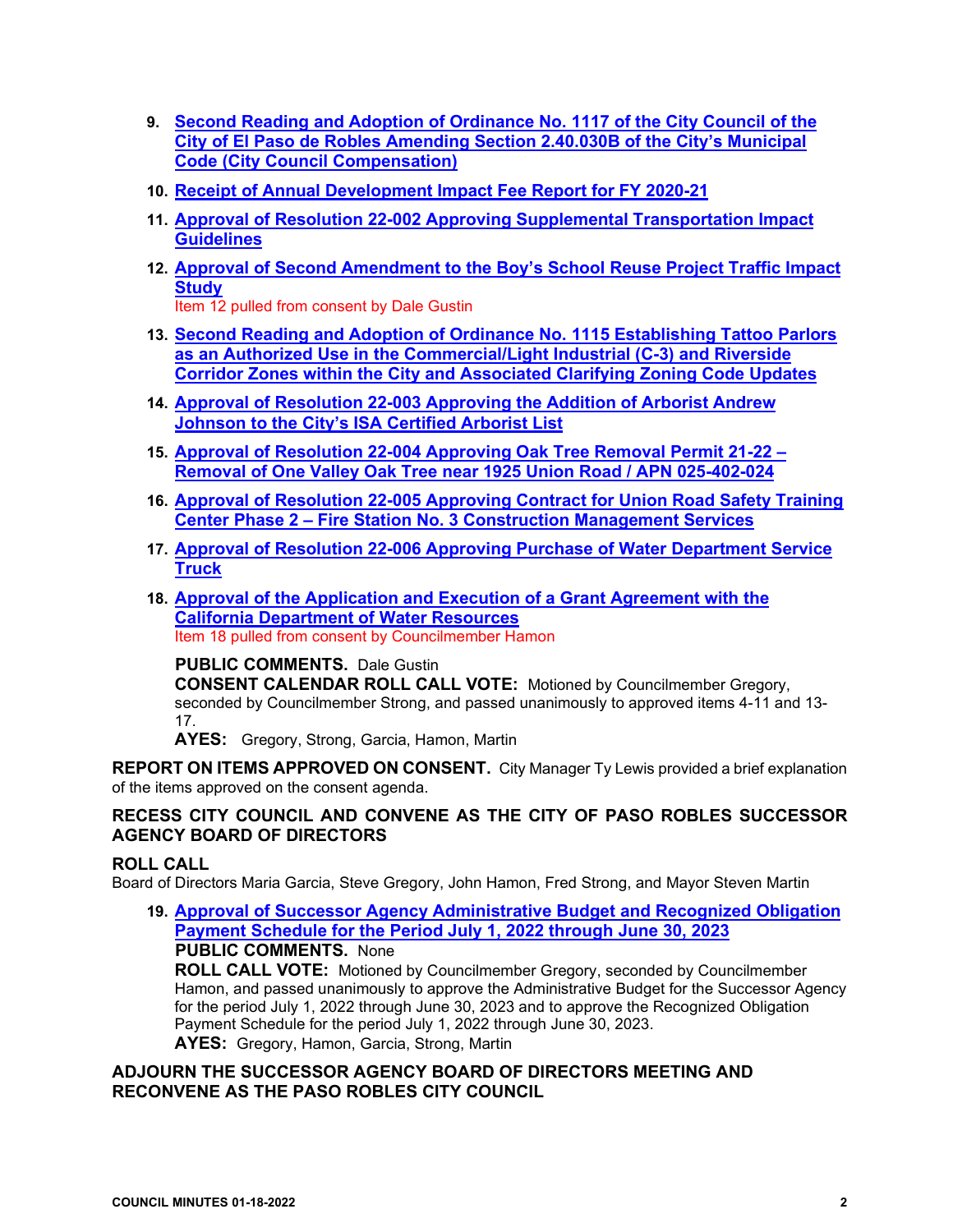## **PUBLIC HEARINGS**

**20. [Approval of Tentative Tract Map 3188 and Street Abandonment SAB21-01 at Paso](https://www.prcity.com/DocumentCenter/View/33018/January-18-2022-City-Council-Agenda-Item-20-PDF)  [Robles Municipal Airport](https://www.prcity.com/DocumentCenter/View/33018/January-18-2022-City-Council-Agenda-Item-20-PDF)**

**PUBLIC COMMENTS.** Dale Gustin

**ROLL CALL VOTE:** Motioned by Councilmember Hamon, seconded by Councilmember Gregory, and passed unanimously to approve Resolution 22-007 with amended title to include approving Tract Map 3188 and Street Abandonment 21-01 to abandon Cirrus Way, an unconstructed road.

**AYES:** Hamon, Gregory, Garcia, Strong, Martin

## **DISCUSSION ITEMS**

**21. [Approval of Amendment to Paso Waste & Recycle Franchise Agreement to 2032](https://www.prcity.com/DocumentCenter/View/33019/January-18-2022-City-Council-Agenda-Item-21-PDF)**

**PUBLIC COMMENTS.** Francisco Ramirez, Dale Gustin, John Borst, and Terry Shubert **ROLL CALL VOTE:** Motioned by Councilmember Gregory, seconded by Councilmember Strong, and passed 4-1 (Garcia opposed) to approve Resolution 22-008 authorizing the City Manager to execute an amendment to the City's exclusive franchise agreement with Paso Waste. **AYES:** Gregory, Strong, Hamon, Martin **NOES:** Garcia

**12. [Approval of Second Amendment to the Boy's School Reuse Project Traffic Impact](https://www.prcity.com/DocumentCenter/View/33010/January-18-2022-City-Council-Agenda-Item-12-PDF)  [Study](https://www.prcity.com/DocumentCenter/View/33010/January-18-2022-City-Council-Agenda-Item-12-PDF)**

Item 12 pulled from consent by Dale Gustin **PUBLIC COMMENTS.** Dale Gustin

**ROLL CALL VOTE:** Motioned by Councilmember Gregory, seconded by Councilmember Hamon, and passed unanimously to approve Resolution 22-009, authorizing the City Manager to sign the \$70,000 Second Amendment to the Agreement with Central Coast Traffic Consulting, dated December 14, 2021, and to authorize the City Manager to approve additional contract amendments up to 20% of the total contact amount. **AYES:** Gregory, Hamon, Garcia, Strong, Martin

**18. [Approval of the Application and Execution of a Grant Agreement with the](https://www.prcity.com/DocumentCenter/View/33016/January-18-2022-City-Council-Agenda-Item-18-PDF)  [California Department of Water Resources](https://www.prcity.com/DocumentCenter/View/33016/January-18-2022-City-Council-Agenda-Item-18-PDF)**

Item 18 pulled from consent by Councilmember Hamon

## **PUBLIC COMMENTS.** None

**ROLL CALL VOTE:** Motioned by Councilmember Hamon, seconded by Councilmember Gregory, and passed unanimously to approve Resolution 22-010, authorizing the City Manager (or designee) to file an application and execute a grant agreement with the California Department of Water Resources.

**AYES:** Hamon, Gregory, Garcia, Strong, Martin

## **CITY MANAGER REPORT**

## **22. [City Manager Update on](https://www.prcity.com/DocumentCenter/View/33020/January-18-2022-City-Council-Agenda-Item-22-PDF) Current City Activities**

City Manager Ty Lewis gave a brief update on recent activities in the community, confirmed that current parklets will be removed by February 1, 2022, and introduced a presentation in tribute to Bill Pluma who passed away in December of 2021.

## **COUNCIL BUSINESS & COMMITTEE REPORTS**

## **23. [Current Council Committee Activities and Reports](https://www.prcity.com/DocumentCenter/View/33021/January-18-2022-City-Council-Agenda-Item-23-PDF)**

Councilmembers and the Mayor reported on committee attendance and other related activities. In addition, Councilmembers requested that the following items be agendized for future discussion: Barney Schwartz Park fields, possibility of implementing a combined use space between Veteran's Center and Senior Center, possibility of TOT Increase, budgeting of overall commitment to homeless services, and Economic Development Plan.